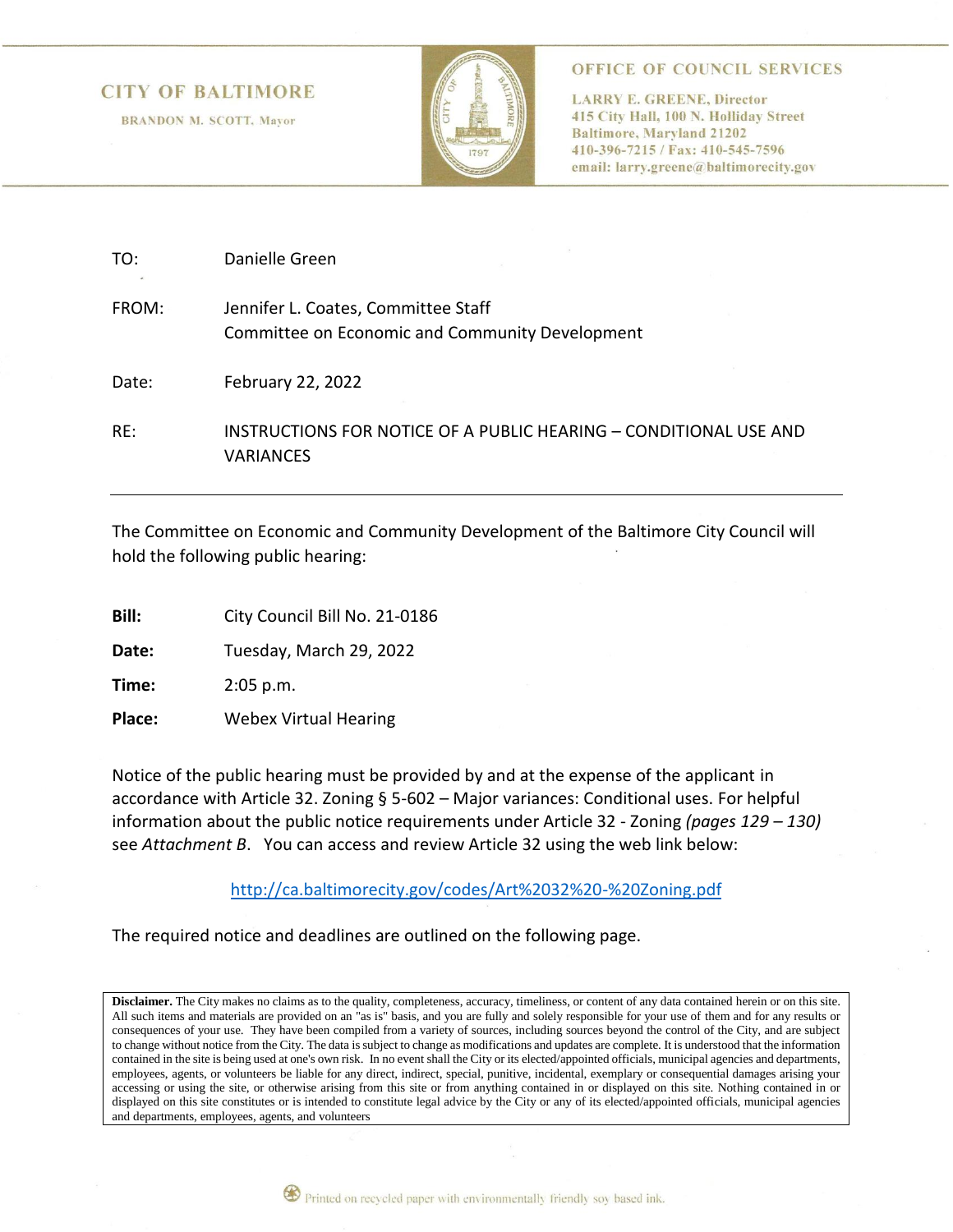### **Sign Posting**

The applicant must post the required sign(s) at least 21 days before the public hearing. The language for the sign(s) appears between the double lines on Attachment A.Instructions for posting the sign(s) can be found in Article 32. Zoning § 5-602 – Major variances: Conditional uses.

# **Certification of Posting**

At least four (4) days prior to the hearing, the applicant must submit a certification of sign posting electronically to Natawna Austin at [NatawnaB.Austin@Baltimorecity.gov.](mailto:NatawnaB.Austin@Baltimorecity.gov)

If the required certification is not received as specified above, the public hearing will be cancelled without notice to the applicant.

# **The deadline dates are as follows:**

| Sign Posting Deadline:           | March 8, 2022  |
|----------------------------------|----------------|
| Certificate of Posting Deadline: | March 25, 2022 |

Please note that ALL of these requirements MUST be met in order for your hearing to proceed as scheduled.

If you have any questions regarding your notice obligations, please contact:

Jennifer L. Coates, Committee Staff Baltimore City Council Committee on Economic and Community Development 410-396-1260 [Jennifer.Coates@baltimorecity.gov.](mailto:Jennifer.Coates@baltimorecity.gov)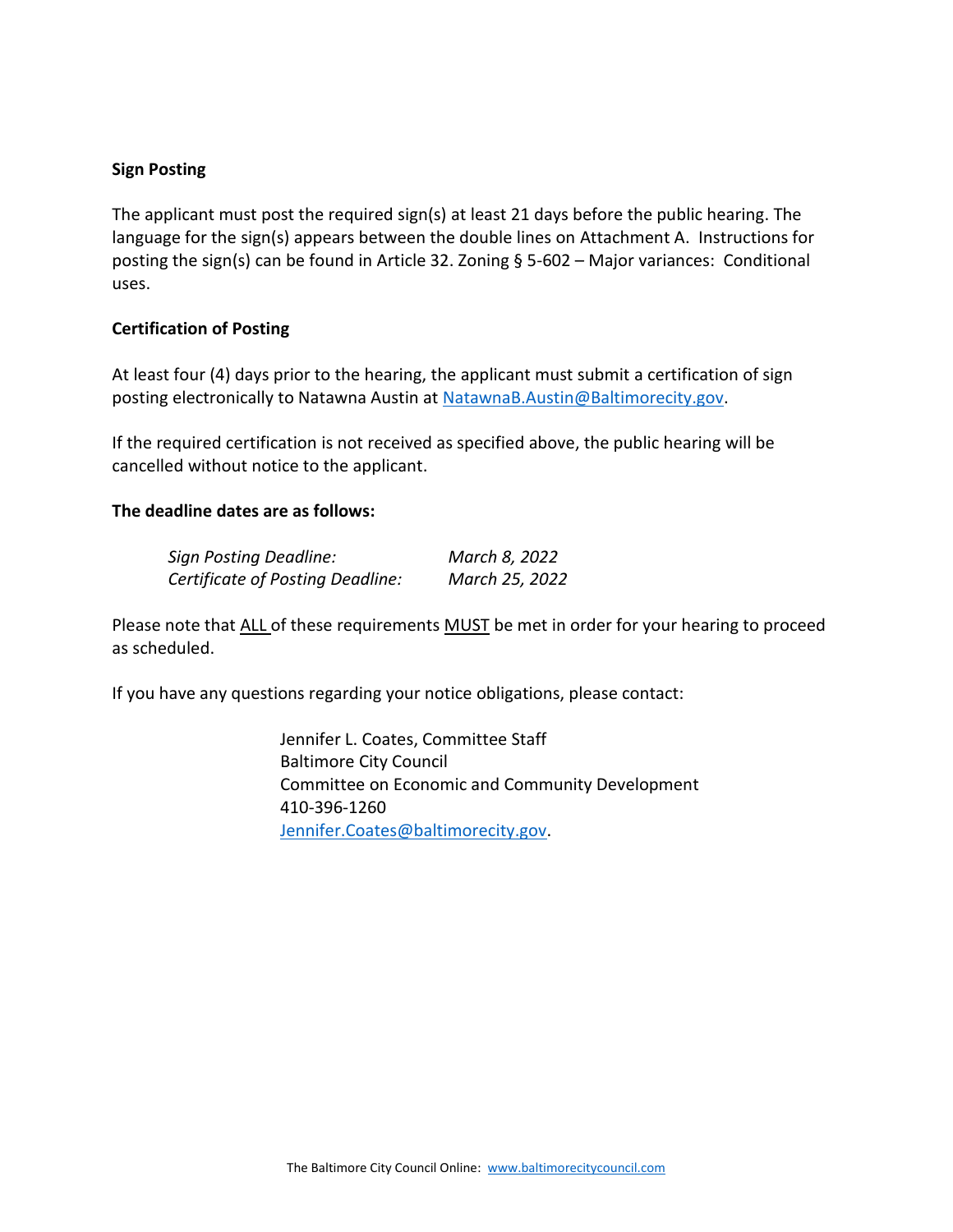THE APPLICANT MUST POST THE REQUIRED SIGN(S) CONTAINING THE INFORMATION BETWEEN THE DOUBLE LINES **BY MARCH 8, 2022**

# **BALTIMORE CITY COUNCIL PUBLIC HEARING ON BILL NO. 21-0186**

The Committee on Economic and Community Development of the Baltimore City Council will meet on Tuesday, March 29, 2022 at 2:05 p.m. to conduct a public hearing on City Council Bill No. 21-0186. The Committee will conduct the hearing virtually through Webex. Information on how the public can participate in the hearing will be available at [https://baltimore.legistar.com/Calendar.aspx.](https://baltimore.legistar.com/Calendar.aspx)

# **CC 21-0186 - Zoning - Conditional Use Conversion of Single-Family Dwelling Unit to 3 Dwelling Units in the R-7 Zoning District - Variance - 1635 Gwynns Falls Parkway**

For the purpose of permitting, subject to certain conditions, the conversion of a single-family dwelling unit to 3 dwelling units in the R-7 Zoning District on the property known as 1635 Gwynns Falls Parkway (Block 3235, Lot 030), as outlined in red on the accompanying plat; and granting a variance from certain bulk regulations (lot area size).

By authority of Article 32 – Zoning Sections 5-201(a), 5-305(a), 5-308, 9-401 (Table 9-401), and 9-701(2) Baltimore City Revised Code (Edition 2000)

Applicant: Danielle Green For more information, contact committee staff at (410) 396-1260. NOTE: This bill is subject to amendment by the Baltimore City Council.

> SHARON GREEN MIDDLETON Chair

> > SEND BILL TO:

#### SEND CERTIFICATION TO:

Natawna B. Austin [NatawnaB.Austin@Baltimorecity.gov](mailto:NatawnaB.Austin@Baltimorecity.gov) Danielle Green 810 Carroll Street Baltimore, MD 21230 786-288-6400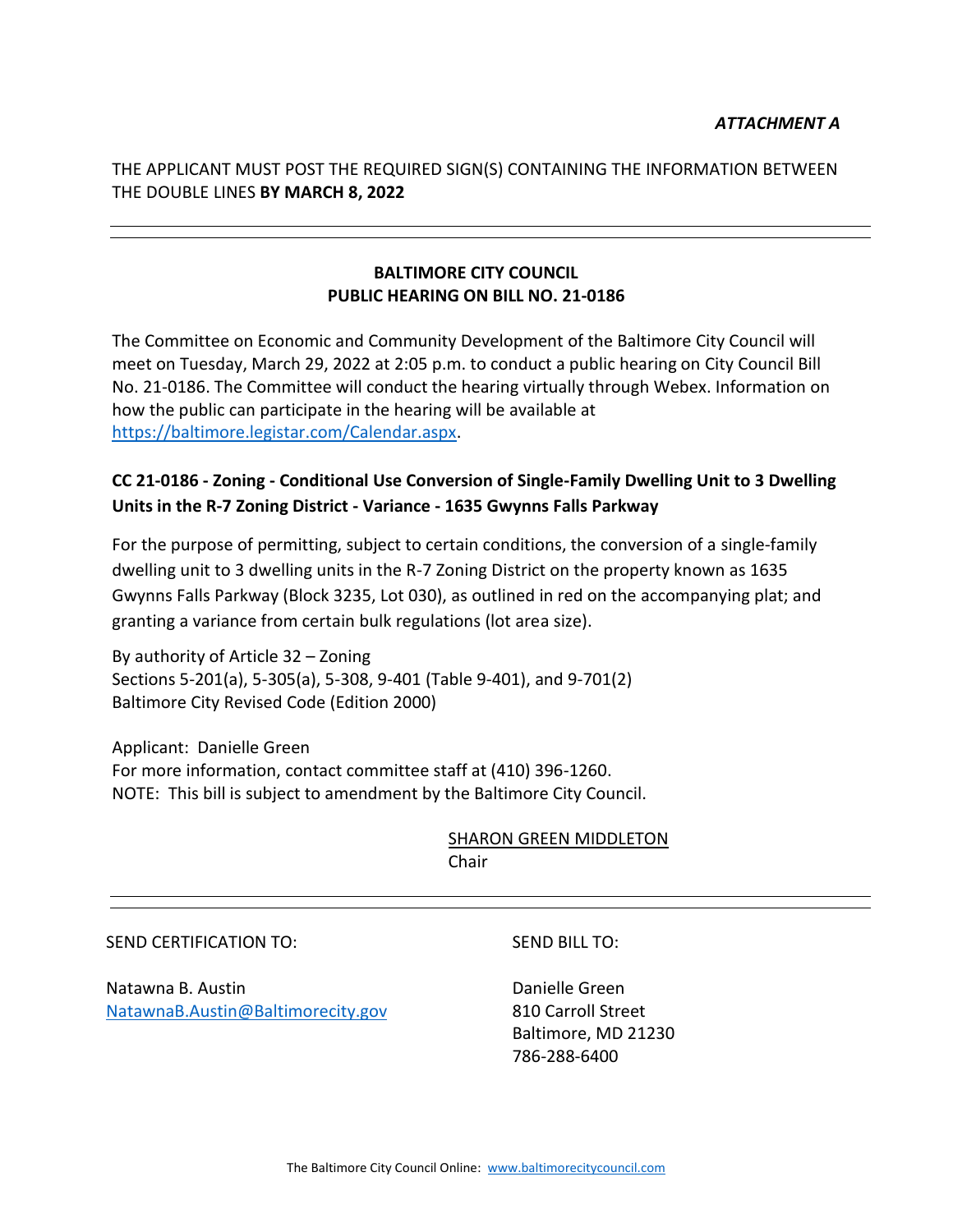### *ATTACHMENT B*

# **ZONING SUBTITLE 6 – NOTICES**

#### **ARTICLE 32, § 5-602**

# <http://ca.baltimorecity.gov/codes/Art%2032%20-%20Zoning.pdf>

§ 5-602. Major variances; Conditional uses.

(a) Hearing required.

For major variances and conditional uses, the Board of Municipal and Zoning Appeals or the City Council, as the case may be, must conduct a hearing at which:

- (1) the parties in interest and the general public will have an opportunity to be heard; and
- (2) all agency reports will be read.
- (b) Notice of hearing required.

Notice of the hearing must be given by posting in a conspicuous place on the subject property.

(c) Contents of notice.

The notice must include:

- (1) the date, time, place, and purpose of the public hearing;
- (2) the address of the subject property or a drawing or description of the boundaries of the area affected by the proposed variance or conditional use;
- (3) the name of the applicant; and
- (4) how additional information on the matter can be obtained.
- (d) Number and manner of posted notices.
	- (1) The number and manner of posting is as follows:
		- (i) for an individual property, at least 1 sign must be visible from each of the property's street frontages;